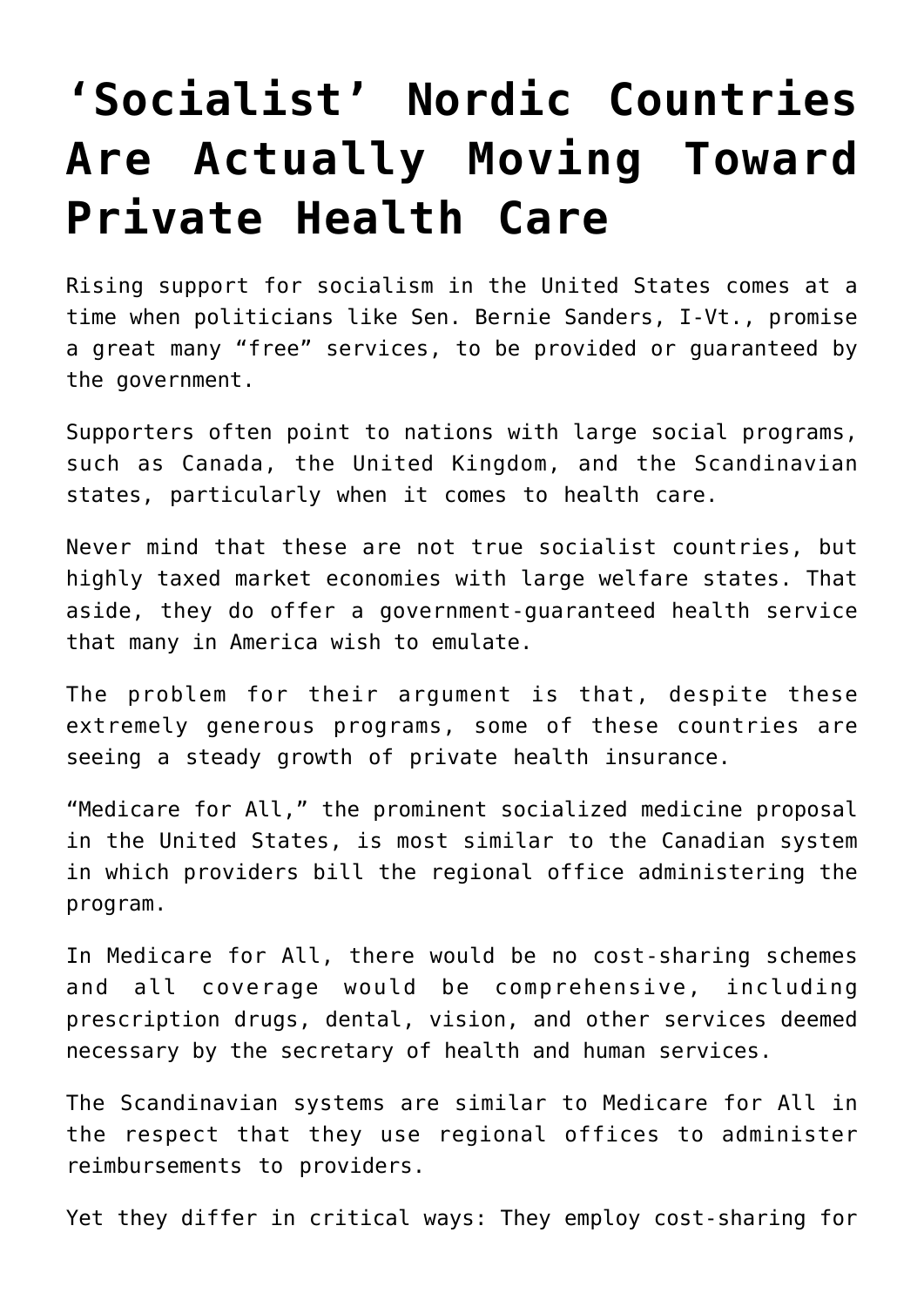certain services, they are less comprehensive in their coverage, and they allow for private health insurance plans to complement or supplement the government system to cover outof-pocket expenses and to circumvent wait times or rationed access to specialists.

These are precisely the things Medicare for All would abolish. It's intriguing that while socialists in America would rush to nationalize the health care system, Norwegians, Swedes, and Danes are all gradually increasing their use of private health insurance.

Between 2006 and 2016, the portion of the population covered by private insurance increased by four percent in Sweden, seven percent in Norway, and 22 percent in Denmark.

The increases in Sweden and Norway are modest but noteworthy, considering that most out-of-pocket payments have a relatively low annual limit.

Private plans in Sweden and Norway are mainly designed to supplement the government-run plan.

In addition to covering out-of-pocket costs, these plans also guarantee prompt access to specialists or elective procedures, which the state plans often fail to provide.

Denmark also allows "complementary" insurance plans, which cover services that are partially or not at all covered by the national system, including dental and vision services.

This growing European interest in private health insurance typically stems from dissatisfaction with the state-run systems, which often provide poor or incomplete coverage and long wait times.

By contrast, private plans offer wider coverage, shorter wait times, access to private facilities, and more flexibility in patient choice.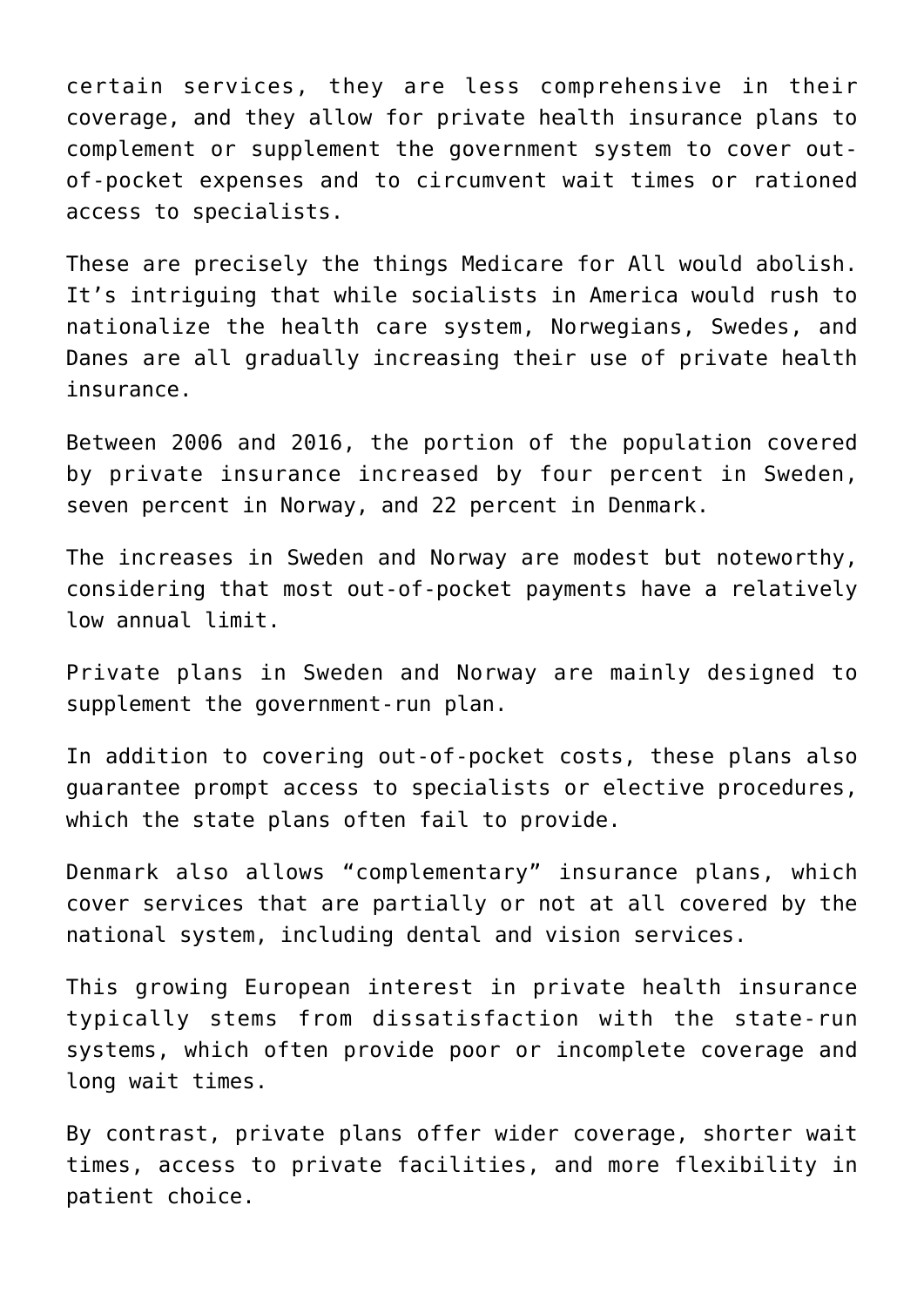For instance, in a [2009 survey](https://econpapers.repec.org/paper/hhssduhec/2009_5f003.htm), nearly half of Danes felt waiting times were unreasonable while only about a third disagreed. In 2007, the Danish government enacted a wait time guarantee of one month to receive treatment.

Most of the private health insurance in Denmark, as well as in Sweden and Norway, is employer-based. In Denmark, the increase in private insurance is likely due, in part, to employers seeking to recruit top-tier talent by including health coverage as part of a benefits package.

In turn, private insurers make a strong pitch to employers, informing them that having private coverage minimizes their employees' time lost to illness and ensures they have prompt access to medical care.

In that 2009 survey, the largest portion of respondents believed the most important factor driving employer-based coverage was that it results in "less sickness absence due to quicker treatment."

The second and third most popular responses were that it provides access to private hospitals and circumvents long wait times in the public system.

In this way, private options create value for average Danes getting premium health coverage as a perk of employment, for Danish employers who can compete for the high end of the labor market, and for the insurers who are selling this service.

Private insurance plans even create value for the government because it decreases public health expenditure. Roughly half of respondents in the survey had their last hospital visit paid by a private insurer.

Recall: This would all be [illegal under Medicare for All.](https://www.dailysignal.com/2019/05/22/medicare-for-all-would-eliminate-americans-choices-in-health-coverage/) Private health insurance would be abolished for everyone.

Danes are right to deny that they are a socialist country, but